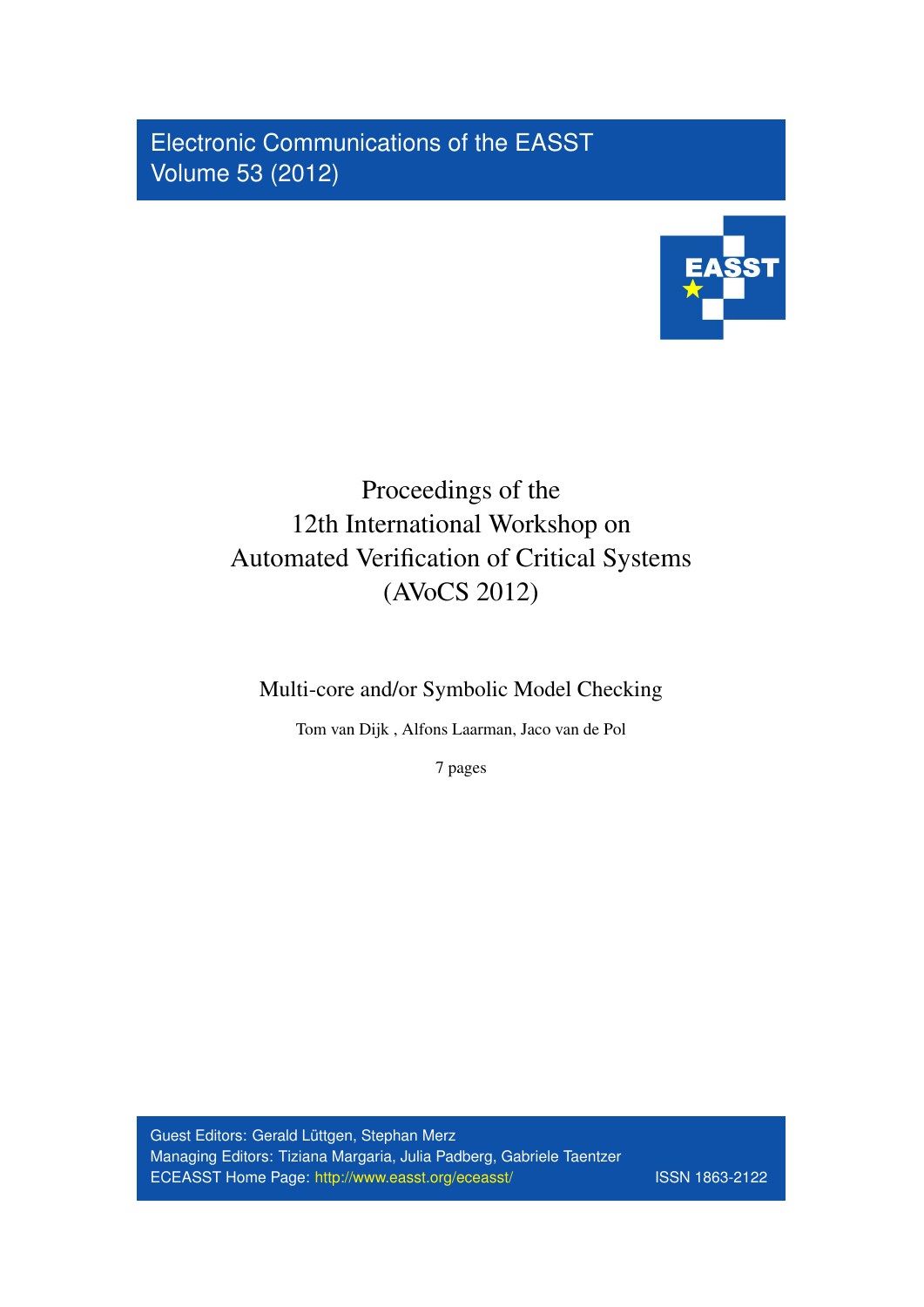

#### Multi-core and/or Symbolic Model Checking

Tom van Dijk<sup>[1](#page-1-0)</sup> \*, Alfons Laarman<sup>1</sup>, Jaco van de Pol<sup>1[†](#page-1-2)</sup>

<span id="page-1-0"></span>1Formal Methods and Tools, Department of EEMCS, University of Twente P.O. Box 217, 7500 AE Enschede, The Netherlands

Abstract: We review our progress in high-performance model checking. Our *multi-core model checker* is based on a scalable hash-table design and parallel random-walk traversal. Our *symbolic model checker* is based on Multiway Decision Diagrams and the saturation strategy. The LTSmin tool is based on the PINS architecture, decoupling model checking algorithms from the input specification language. Consequently, users can stay in their own specification language and postpone the choice between parallel or symbolic model checking. We support widely different specification languages including those of SPIN (Promela), mCRL2 and UPPAAL (timed automata). So far, multi-core and symbolic algorithms had very little in common, forcing the user in the end to make a wise trade-off between memory or speed. Recently, however, we designed a novel multi-core BDD package called Sylvan. This forms an excellent basis for scalable parallel symbolic model checking.

Keywords: multi-core model checking, symbolic model checking, scalability, hashtable, Binary Decision Diagrams, parallel algorithms

#### 1 Introduction

In order to cope with the exuberant time and memory consumption of model checking, we have extensively experimented with two so far incompatible strategies. First, sets of state vectors can be represented very concisely as Multiway Decision Diagrams, leading to symbolic model checking of systems with astronomic state spaces. Second, explicit state model checkers get orders of magnitude faster by exploiting contemporary multi-core hardware, given scalable data structures and parallel algorithms. Traditionally, the two approaches are largely incompatible. Based on the problem at hand, users had to choose among symbolic and explicit model checkers, each with their own specification language.

In this invited contribution, we review our progress in high-performance model checking. We discuss a scalable hash-table design, enhanced with various scalable state compression techniques. Used by parallel random traversal, this design forms the key factor of a scalable model checker that can handle  $10^{10}$  states in 10 minutes on a 48-core machine with 128 GB memory.

Simultaneously, we re-engineered several model checking algorithms and enhancements, such as LTL model checking with partial-order reduction, and symbolic model checking of *µ*-calculus properties. Our tool LTSmin offers all these features as language-independent building blocks, via the on-the-fly interface PINS. Besides a *partitioned* next-state function, this provides a minimal amount of structural model information.

<span id="page-1-1"></span><sup>∗</sup> Supported by the NWO project MaDriD, grant nr. 612.001.101

<span id="page-1-2"></span><sup>†</sup> Corresponding author, <vdpol@cs.utwente.nl>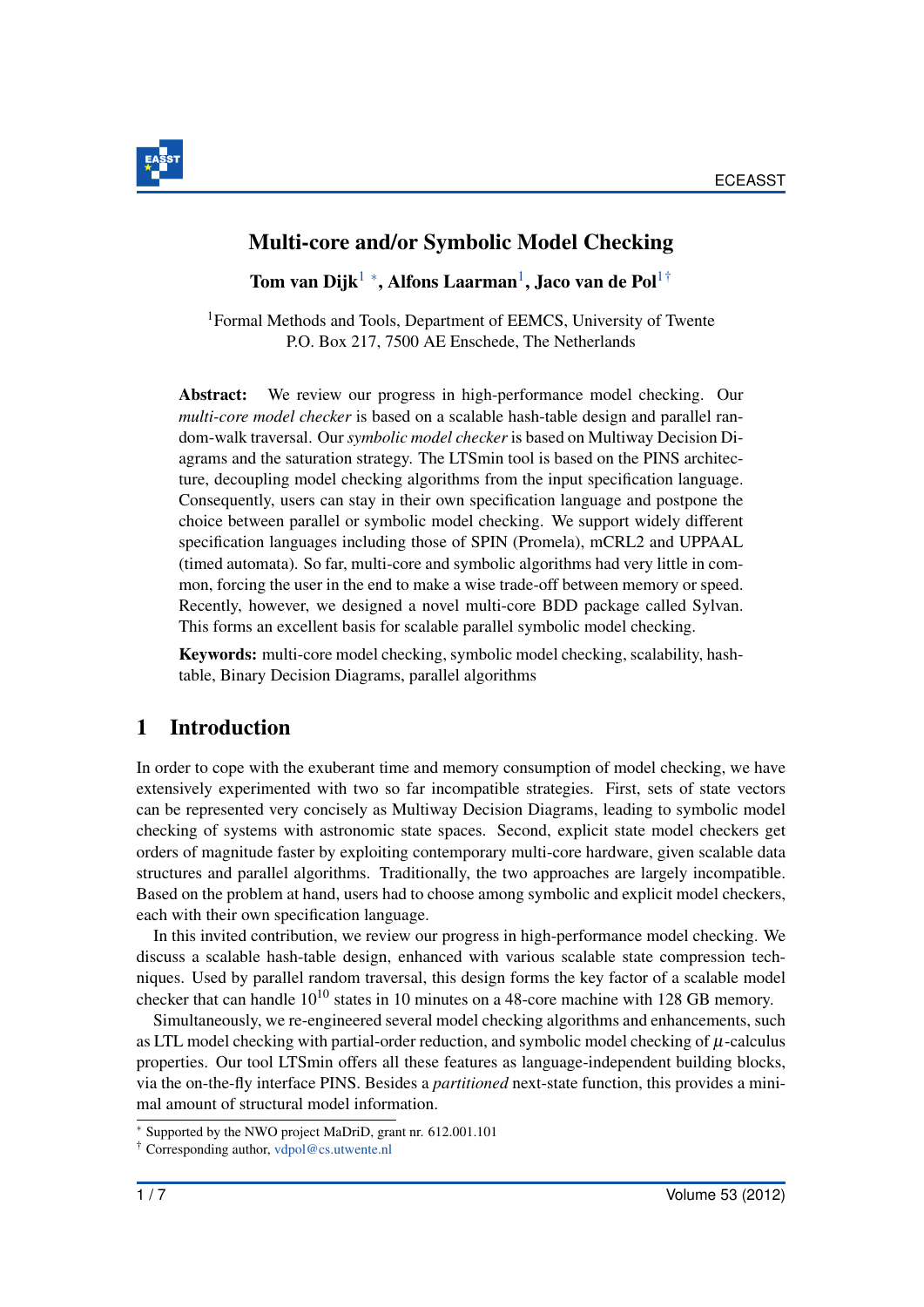

We implemented PINS language modules for Promela, mCRL2 and UPPAAL, so users can benefit from multi-core or symbolic verification of models in their preferred specification language. Still, the multi-core and symbolic algorithms are incompatible. In the end, one must choose between parallel or symbolic algorithms for each application.

Recently, we implemented a multi-core scalable BDD package, Sylvan. Its main data structures extend our scalable hash-table design. It has a parallel implementation of the BDD operation for relational product. As a consequence, we provide an excellent starting point for a truly scalable multi-core symbolic model checker; we already observed a speedup of 32 on 48 cores.

## 2 Exposing Transition Locality for State Space Exploration

Reachability analysis is the core algorithm shared by all model checkers. Given a set of states *S*, an initial state  $s_0$ , a transition relation *R* and a goal/error state *t*, the question is whether *t* is reachable, i.e. whether  $s_0R^*t$ . Usually *R* is given only implicitly, by a next-state function that computes the successors of a given state.

We mainly consider the verification of asynchronous concurrent systems, consisting of a number of components, whose transitions are interleaved non-deterministically. In this case, a state consists of a vector of *N* values, representing the variables of all components, so  $S = S_1 \times \cdots \times S_N$ . The transition relation can be partitioned disjunctively, so  $R = \bigcup_{i=1}^{M} R_i$ . To cope with the memory and time demands of model checking, many algorithms exploit the *transition locality* in asynchronous systems: Typically *Ri* depends only on a small part of the state vector, by reading or modifying the corresponding variables. This is encoded in an  $M \times N$  dependency matrix  $D_{M \times N}$ , where  $D[i, j]$  represents that transition group *i* depends on state variable *j*.

For full flexibility, we want to decouple high-performance model checking algorithms from particular specification languages. In order to exploit transition locality, the interface should expose some model structure. Therefore, we proposed the PINS interface as the basic architecture for our LTSmin tool [\[BPW10,](#page-6-0) [LPW11a\]](#page-7-0), [Figure 1.](#page-3-0) Every language module should provide:

- The length of the state vector  $S_1 \times \cdots \times S_N$ ,
- A couple of next-state functions  $R_i : S \to \mathcal{P}(S)$ ,
- The dependency matrix  $D_{M \times N}$  (a syntactic overapproximation is sufficient).

LTSmin provides language modules to support process algebra with data (mCRL2 [ $GKS^+11$ ]), state based languages (Promela [\[Hol97,](#page-7-2) [BL12\]](#page-6-1) and DVE, used for benchmarking), and UP-PAAL's timed automata  $BDL+11$ ,  $DLL+12$  $DLL+12$ ]. It provides analysis tools based on distributed reachability (run on a cluster of workstations with a network connection), multi-core reachability (multiple processors with shared memory), and symbolic reachability tools (based on Multiway Decision Diagrams). It also has backend tools for model checking LTL and  $\mu$ -calculus properties, or generating the complete state space, minimizing it modulo some equivalence, and storing it in a compressed file.

Due to this flexible setup, several optimization layers are provided as PINS2PINS wrappers, serving all combinations of languages and analyses. We just mention transition caching, state variable reordering, transition regrouping, and partial-order reduction [\[GW94,](#page-7-3) [Pat11\]](#page-7-4).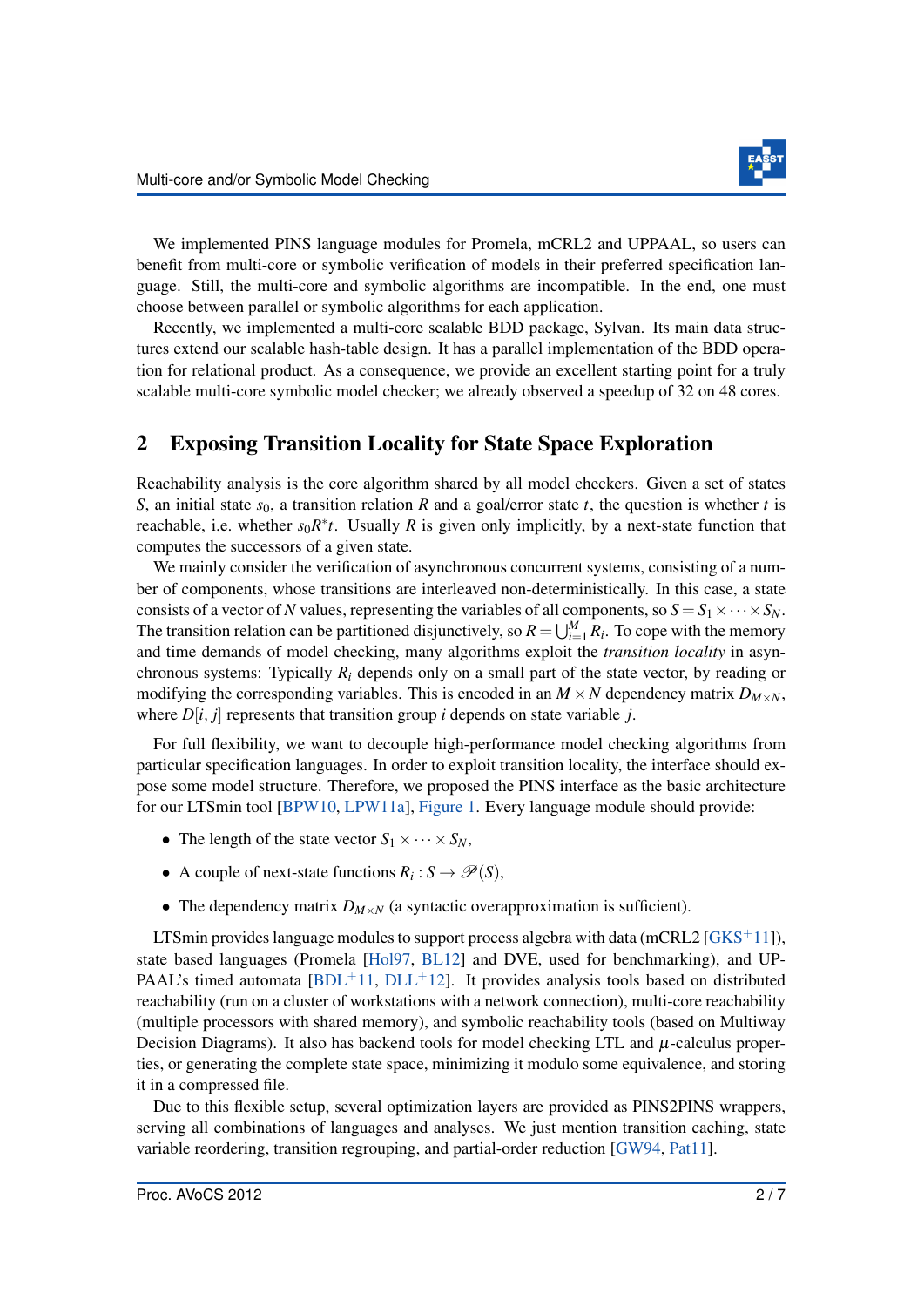

<span id="page-3-0"></span>

Figure 1: The PINS architecture of the LTSmin toolset

## 3 Multi-core Reachability and Liveness: Speedup and Compression

The essential data structure in explicit reachability algorithms is a hash-table containing the set of visited states. Before exploring newly generated states, they must be checked against this set. This avoids redundant re-exploration, or even non-termination in case of graphs with cycles.

We have adapted basic reachability analysis to multi-core computers, consisting of a number of processors and a large shared memory. To lower the latency penalty for accessing main memory, processors are usually equipped with hardware caches. Our basic parallel reachability scheme is to store the visited set in a single shared hash-table. Each worker maintains its private set of states to be explored. As a standard load balancing mechanism, when some worker runs out of work it steals some states from the set of another worker. So a scalable multi-core hash-table implementation is essential for parallel reachability. This is non-trivial, because hash-tables generate random memory accesses, leading to a lot of hardware cache misses. Also, to prevent concurrent reading and writing to the same address, some form of protection is asked for.

Based on the observation that for reachability analysis the set of visited states grows monotonically, we carefully crafted [\[LPW10\]](#page-7-5) a lockless scalable hash-table with only one operation: find or put (s): bool. It guarantees that *s* will be in the table, and indicates whether it is new. Its efficiency is based on a number of design decisions:

- Store the hash values in a bucket array, separate from the state vectors. This avoids comparing long state vectors, except when their hash values collide.
- On hash collisions, use the next or previous locations within the hash bucket array (open addressing with bilinear probing), in order to stay on the same hardware cache line as long as possible.
- Use the primitive compare and swap to modify hash-buckets atomically, and reserve one bit to indicate that the accompanying state vector slot is being written.

Based on this scalable hash-table design, multi-core reachability analysis runs with near-optimal linear speedup for a wide range of benchmark models in various specification languages.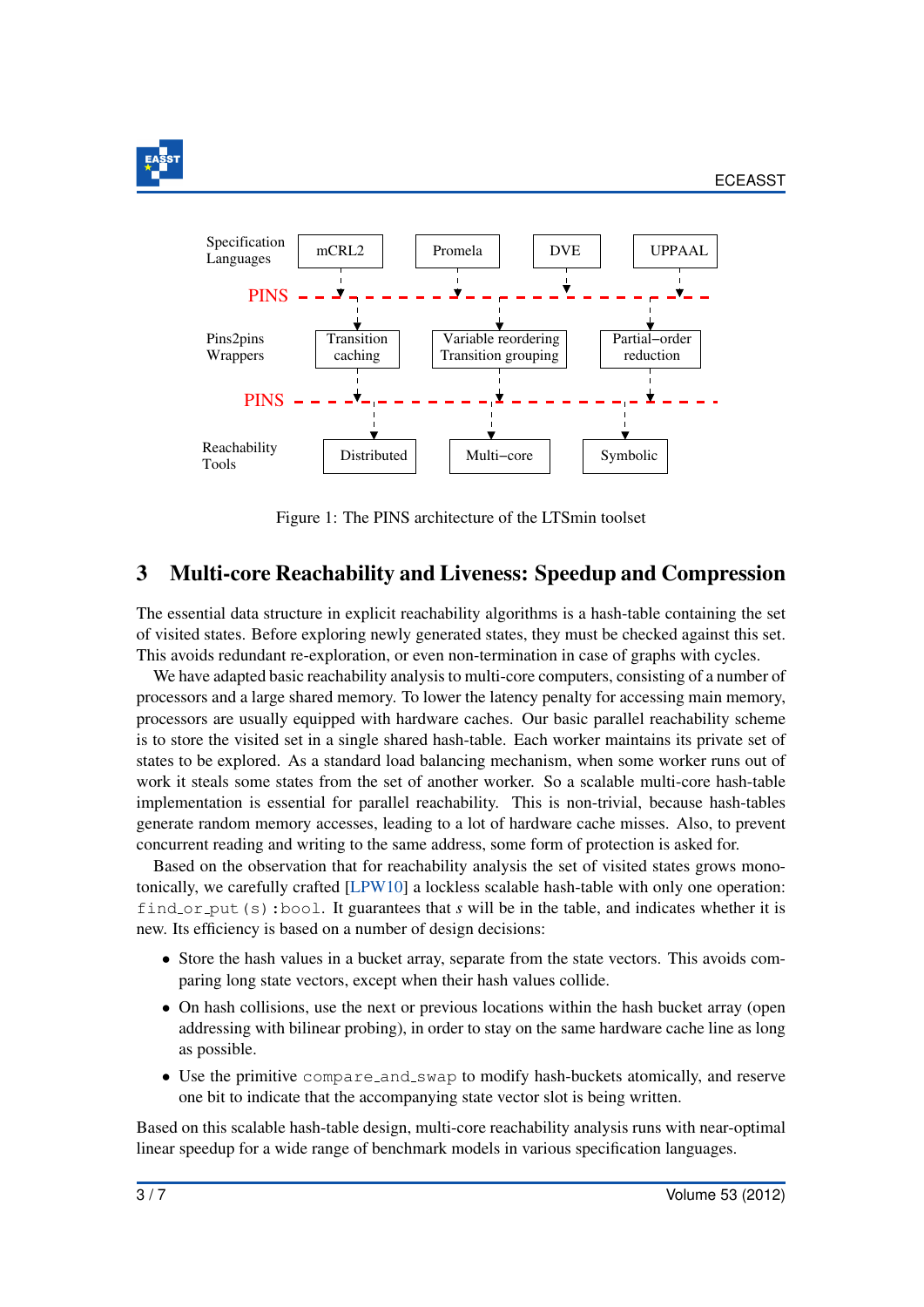This can be extended to liveness analysis, by using parallel Nested Depth-First Search. Basically, each worker runs an independent NDFS procedure to detect accepting cycles in a Büchi automaton, coding for counter examples to an LTL property. Parallel search provides a considerable (even superlinear) speedup when accepting cycles exist (bug hunting). Intricate schemes for sharing information between workers deliver speedups also in the absence of accepting cycles  $[LLP+11, EPY11, ELPP12]$  $[LLP+11, EPY11, ELPP12]$  $[LLP+11, EPY11, ELPP12]$  $[LLP+11, EPY11, ELPP12]$  $[LLP+11, EPY11, ELPP12]$ . We observed a maximum speedup of 43 on 48 cores, and an average speedup of 17 among all 63 benchmarks of *>*1M states from the BEEM database [\[Pel07\]](#page-7-9).

Having addressed time requirements, we next focused on the memory consumption of the set of visited states. Due to transition locality in asynchronous models, successive state vectors have a lot of similarity. This allows for impressive data compression. The key idea is to split state vectors in equal halves:  $v = v_1v_2$ . Instead of storing all vectors *v* explicitly, we store them as pairs of integers  $(k_1, k_2)$ , where  $k_j$  is an index in the table of values of  $v_j$ . Note that if  $v_1$  and  $v_2$ assume *K* different values, then the universe of *v* is bounded by  $K^2$ . Conversely, in the optimal case, a state space of *N* vectors of length *L* can be stored as 2*N* integers (pairs of indices) and 2 tables of  $\sqrt{N}$  values of length  $\frac{1}{2}L$ . This trick can be repeated recursively to store the table of subvectors  $v_j$ , etc. We call the resulting technique *tree compression* [\[BLPW09,](#page-6-4) [LPW11b\]](#page-7-10).

We often observe a memory consumption close to the optimum. With incremental tree insertion, the required additional computations do not even slow down the multi-core performance. The reason is that compression also reduces the traffic over the main memory bus, increasing the *arithmetic intensity* of our application. So state compression comes for free indeed [\[LPW11b\]](#page-7-10).

We implemented additional techniques to further reduce the memory footprint of the compressed tree, in particular a multi-core implementation [\[VL11\]](#page-7-11) of Cleary Tables [\[Cle84\]](#page-6-5). Here, part of the hashed key is not even stored at all, but can be deduced from the actual location of the hash bucket at the expense of a small number of administration bits per bucket.

## 4 Symbolic Model Checking for Explicit State Languages

Even more state compression can be achieved with decision diagrams [\[Bry92\]](#page-6-6). In Multiway Decision Diagrams, a state vector is stored as a path in a Directed Acyclic Graph (DAG). A node in the diagram represents a set of vectors; an outgoing edge labeled *vi* to *t* represents the set of vectors that start with *vi* and have a suffix in *t*. Conciseness follows from the fact that different paths can share nodes: the number of paths can be exponentially larger than the number of nodes.

Interestingly, set-operations on MDDs (intersection, union) can be performed in polynomial time. As a consequence, large sets of states can be manipulated very efficiently. In particular, the relational product of a symbolic relation  $R(v, v')$  applied to a set of state vectors  $S(v)$ can be computed in polynomial time in the MDD representation of *R* and *S*. Symbolic model checking [\[BCM](#page-6-7)+90] is implemented by repeated application of the relational product.

The efficiency of symbolic model checking depends on the order of variables in the state vector, and on the exploration strategy. We implemented a static variable reordering heuristic, and several existing strategies to compute the fixed point of  $R_1 \cup \cdots \cup R_M$ :

- Breadth-First: compute  $(R_1 \cup R_2 \cup \cdots \cup R_M)^*$  in a straightforward way;
- Chaining: compute  $(R_1; R_2; \dots; R_M)^*$ , where  $R_1; R_2$  denotes relation composition  $R_2^- \circ R_1^-$ ;
- Saturation: compute  $(((R_1^*); R_2)^*; R_3)^*; \cdots; R_M)^*$ .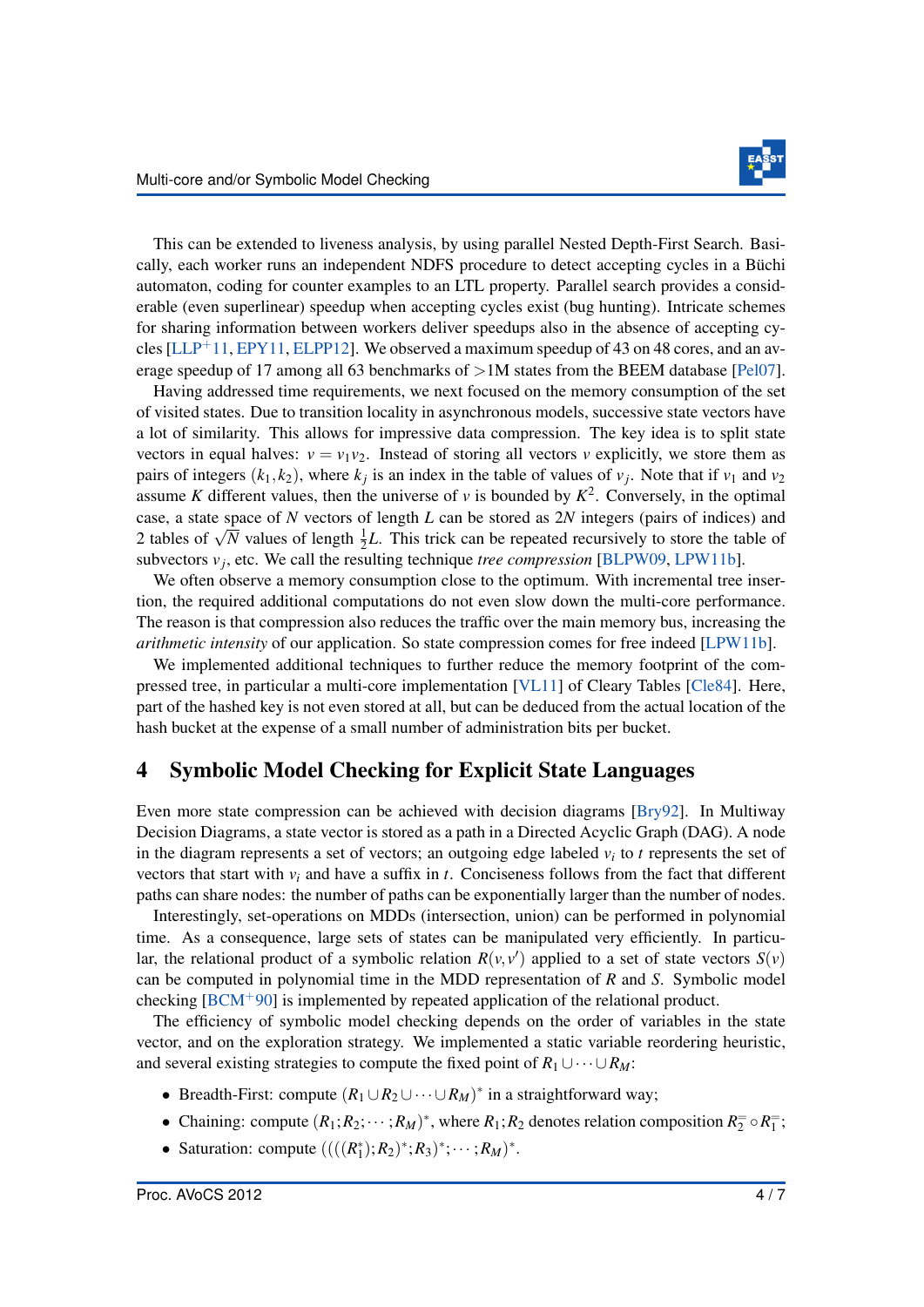

As shown by Ciardo [\[CLM07\]](#page-6-8), saturation tends to minimize the peak memory of symbolic reachability, keeping the intermediate MDDs small. LTSmin implements the saturation strategy for the PINS interface [\[BP08,](#page-6-9) [Sia12\]](#page-7-12). The individual relations *Ri* are learned on-the-fly. This provides symbolic model checking for explicit state languages. For instance, we can now symbolically explore a Promela model of 60 Dining Philosophers with  $7.3 \times 10^{41}$  states in 0.3 seconds (actually, compilation and static variable reordering takes much longer).

#### 5 Sylvan: Multi-core BDDs for Parallel Symbolic Model Checking

Recently, we built a multi-core BDD package, called Sylvan [\[vD12,](#page-6-10) [DLP12\]](#page-6-11). We will discuss the parallelization strategy in Sylvan, after first discussing its multi-core data structures.

The basic data structures in a BDD package are the Unique Table and the Computed Table. The Unique Table is a hash-table storing each BDD node once, to ensure that the DAG remains maximally shared. As a consequence, checking equality of two BDDs reduces to a simple pointer comparison. The Computed Table is needed to implement the BDD operators in polynomial time. Computing an operation *O* on BDDs *B* and *C* typically proceeds as follows:

$$
O(if(p, B_1, B_2), if(p, C_1, C_2)) = \dots if(p, O(B_1, C_1), O(B_2, C_2))\dots
$$

In order to ensure that the intermediate results  $R_i := O(B_i, C_i)$  are computed only once, triplets  $(B_i, C_i, R_i)$  are cached in the Computed Table when they are computed the first time, so they can simply be looked up when needed a second time.

Sylvan stores BDD nodes in a single shared Unique Table, extending the lockless hash-table design explained before. Since BDD nodes come and go, we implemented parallel garbage collection based on reference counting. Really deleting elements would invalidate linear probing; they are replaced by tombstones instead, to be reused by new insertions. All workers assist during a parallel garbage collection phase. The parallel Computed Table is also globally shared. Here, in case of collisions, new results simply overwrite older ones.

The parallelization strategy of Sylvan is fairly simple: to apply some operation on BDDs, each worker traverses the BDDs independently. Intermediate results are stored in a *shared* Computed Table, avoiding recomputation of the same result by multiple workers. We rely on random traversal to ensure that workers traverse different parts of the BDDs, thus avoiding that all workers start computing the same piece of work.

An alternative implementation relies on Wool [ $Fax08$ ], a work-stealing load balancer for finegrained task parallelism. In Sylvan, a single task checks the Computed Table, spawns some recursive subtasks, creates the result node in the Unique Table, and stores a new triplet in the Computed Table. Using Wool gave a slight performance benefit over pure random traversal.

Our initial experiments showed a relative speedup of BFS-based symbolic reachability up to 32 on a 48-core machine (a speedup of 10 compared to single-threaded BuDDy). Some other models show only a very limited speedup. There is still plenty of work to do: improve parallel garbage collection, parallelize Multiway Decision Diagrams and experiment with saturation, as it is the best known sequential exploration strategy in many cases.

We view Sylvan as an excellent basis for further research into a scalable BDD package, with applications to symbolic model checking and beyond. This is a necessary condition to transfer the successful BDD technology forward to contemporary multi-core hardware.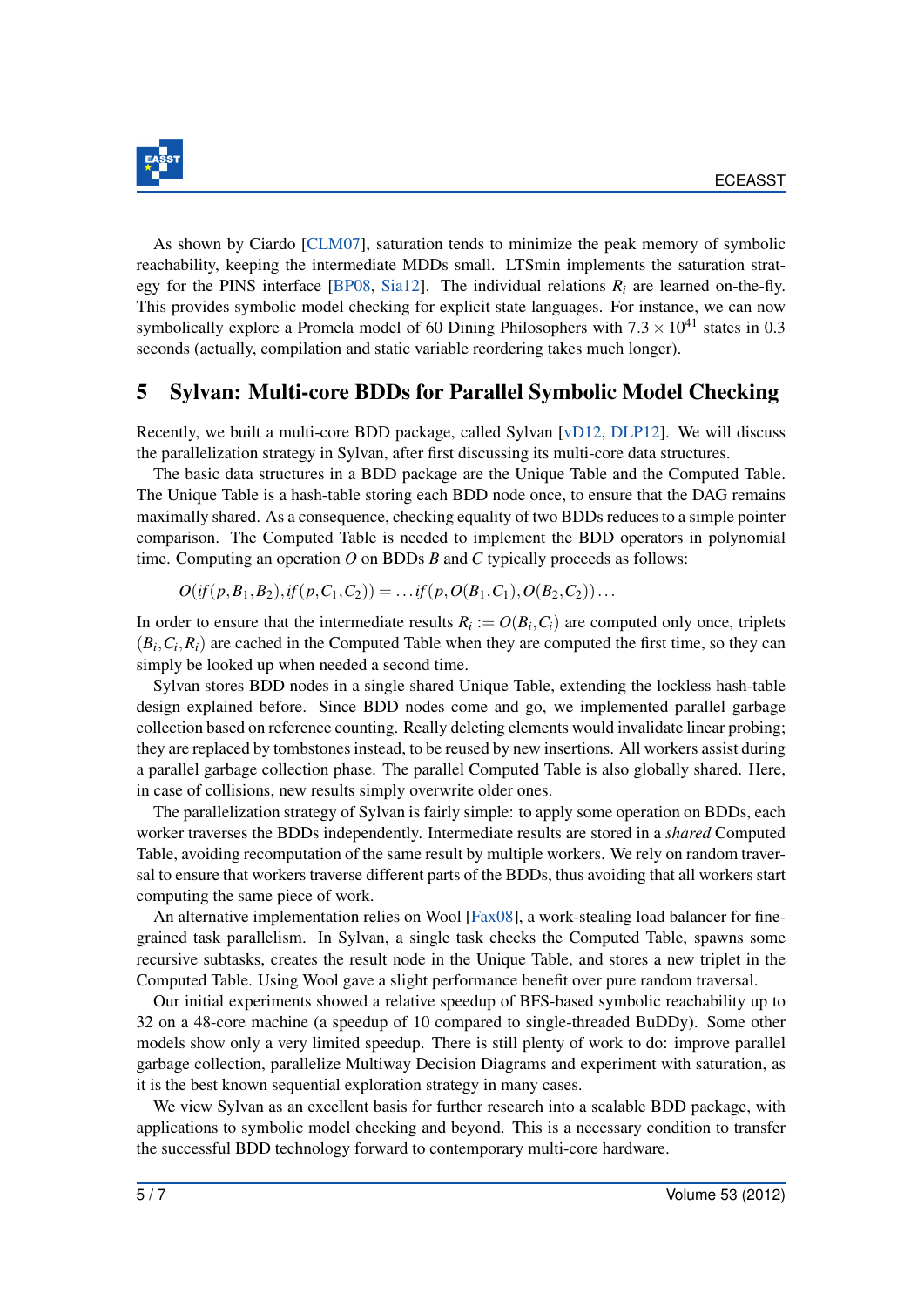

Acknowledgements: Stefan Blom initiated the distributed and symbolic backends of LTSmin. Elwin Pater implemented partial-order reduction, variable reordering, LTL and mu-calculus model checking. Jeroen Ketema and Tien-Loong Siaw improved the symbolic backend by implementing saturation and guided exploration. Michael Weber contributed greatly to the LTSmin architecture, and the conception of the multi-core hash-table.

## Bibliography

- <span id="page-6-7"></span>[BCM+90] J. R. Burch, E. M. Clarke, K. L. McMillan, D. L. Dill, L. J. Hwang. Symbolic Model Checking: 10<sup>20</sup> States and Beyond. In *Symp. on Logic in Computer Science (LICS 1990)*. Pp. 428–439. IEEE Computer Society, 1990.
- <span id="page-6-2"></span>[BDL+11] G. Behrmann, A. David, K. G. Larsen, P. Pettersson, W. Yi. Developing UPPAAL over 15 years. *Software Practice and Experience* 41(2):133–142, 2011.
- <span id="page-6-1"></span>[BL12] F. I. van der Berg, A. W. Laarman. SpinS: Extending LTSmin with Promela through SpinJa. In Heljanko et al. (eds.), *Proc. PASM/PDMC 2012*. Electronic Notes in TCS (accepted). 2012.
- <span id="page-6-4"></span>[BLPW09] S. C. C. Blom, B. Lisser, J. C. van de Pol, M. Weber. A Database Approach to Distributed State-Space Generation. *J. of Logic and Computation* 21(1):45–62, 2009.
- <span id="page-6-9"></span>[BP08] S. C. C. Blom, J. C. van de Pol. Symbolic Reachability for Process Algebras with Recursive Data Types. In Fitzgerald et al. (eds.), *Proc. Theoretical Aspects of Computing (ICTAC 2008)*. LNCS 5160, pp. 81–95. Springer, 2008.
- <span id="page-6-0"></span>[BPW10] S. Blom, J. C. van de Pol, M. Weber. LTSmin: Distributed and Symbolic Reachability. In *Computer Aided Verification (CAV 2010)*. LNCS 6174, pp. 354–359. 2010.
- <span id="page-6-6"></span>[Bry92] R. E. Bryant. Symbolic Boolean Manipulation with Ordered Binary-Decision Diagrams. *ACM Computing Surveys* 24(3):293–318, 1992.
- <span id="page-6-5"></span>[Cle84] J. G. Cleary. Compact Hash Tables Using Bidirectional Linear Probing. *IEEE Trans. Computers* 33(9):828–834, 1984.
- <span id="page-6-8"></span>[CLM07] G. Ciardo, G. Lüttgen, A. S. Miner. Exploiting interleaving semantics in symbolic state-space generation. *Formal Methods in System Design* 31(1):63–100, 2007.
- <span id="page-6-10"></span>[vD12] T. van Dijk. Parallel Implementation of BDD operations for Model Checking. Master's thesis, University of Twente, April 2012.
- <span id="page-6-3"></span>[DLL+12] A. E. Dalsgaard, A. W. Laarman, K. G. Larsen, M. C. Olesen, J. C. van de Pol. Multi-Core Reachability for Timed Automata. In Jurdziński and Ničković (eds.), *Formal Modeling and Analysis of Timed Systems (FORMATS)*. LNCS 7595, pp. 91– 106. 2012.
- <span id="page-6-11"></span>[DLP12] T. van Dijk, A. W. Laarman, J. C. van de Pol. Multi-Core BDD Operations for Symbolic Reachability. In Heljanko et al. (eds.), *Proc. PASM/PDMC 2012*. Electronic Notes in TCS (accepted). 2012.